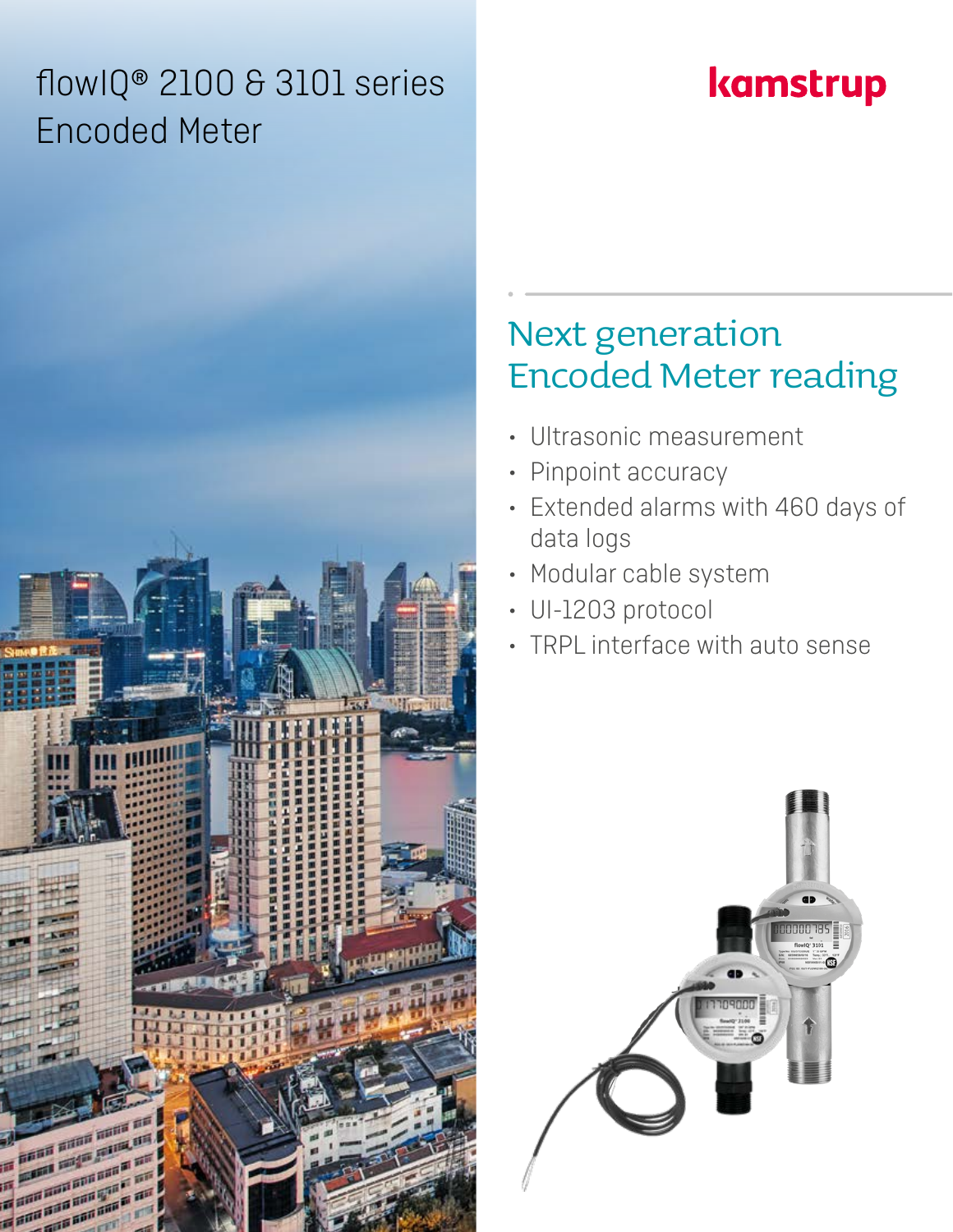

## The ideal ultrasonic water meter

The flowIQ® 2100 & 3101 series Encoded Meter is a smart water meter based on the latest ultrasonic technology. The meter has no moving parts and maintains its accuracy throughout its entire lifetime of 20 years. The meter has industry leading accuracy that ensures even very low flows are measured down to the very last drop. This improves the quality of your data and helps you reduce non-revenue water.

Beat the leak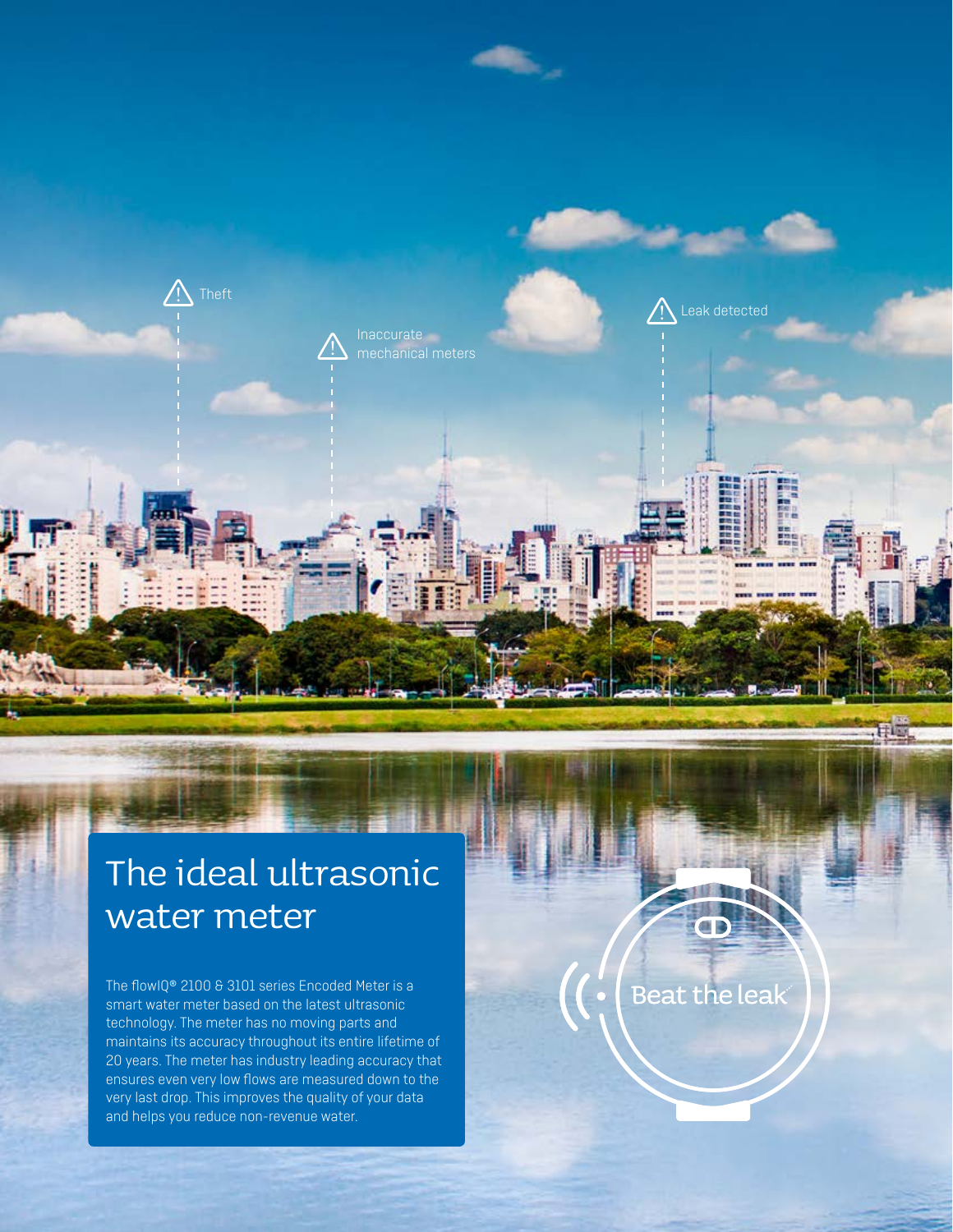# flowIQ® 2100 & 3101 series Encoded Meter - The reliable and flexible solution for water metering



### Ultrasonic water meter

flowIQ® 2100 & 3101 series Encoded Meter ensures that the consumption of every single gallon of water is accurately registered and billed.

Tamper-proof with no moving parts, flowIQ® 2100 & 3101 series Encoded Meter is resistant to typical wear and tear experienced by mechanical moving parts of nutating disk, piston, and multi-jet type meters.

flowIQ® 2100 & 3101 series Encoded Meter reads and sustains ultra-low starting flows throughout its entire lifetime.



### Smart and robust design

The vacuum sealing and IP68 packaging enables installation in meter pits with no risk of moisture intrusion and condensation.

The flowIQ® 2100 & 3101 series Encoded Meter uses UI-1203 protocol and equipped with an auto detect TRPL interface so that no reprogramming is necessary. The meter is configurable to 4-9 reading digit output resolution and extended alarm data.

#### **The modular cable system**

The cables are field replaceable and interchangeable, as well as submersible and waterproof IP68 rated.

| <b>Available cables</b> | Nicor | Itron | <b>TRPL</b> | 3-wire flying lead |
|-------------------------|-------|-------|-------------|--------------------|
|-------------------------|-------|-------|-------------|--------------------|



### Water metering without waste

Conservation is what it is all about. The environmental report, Carbon Footprint, documents the meter's high reusability and low environmental impact. Meter housing and measuring tube are made of 100% lead-free composite or lead-free brass.

Another key advantage of the flowIQ® 2100 & 3101 series Encoded Meter is leak, burst, and tamper detection. This is a significant driver to minimize the waste of water – a benefit for the environment and your economy.